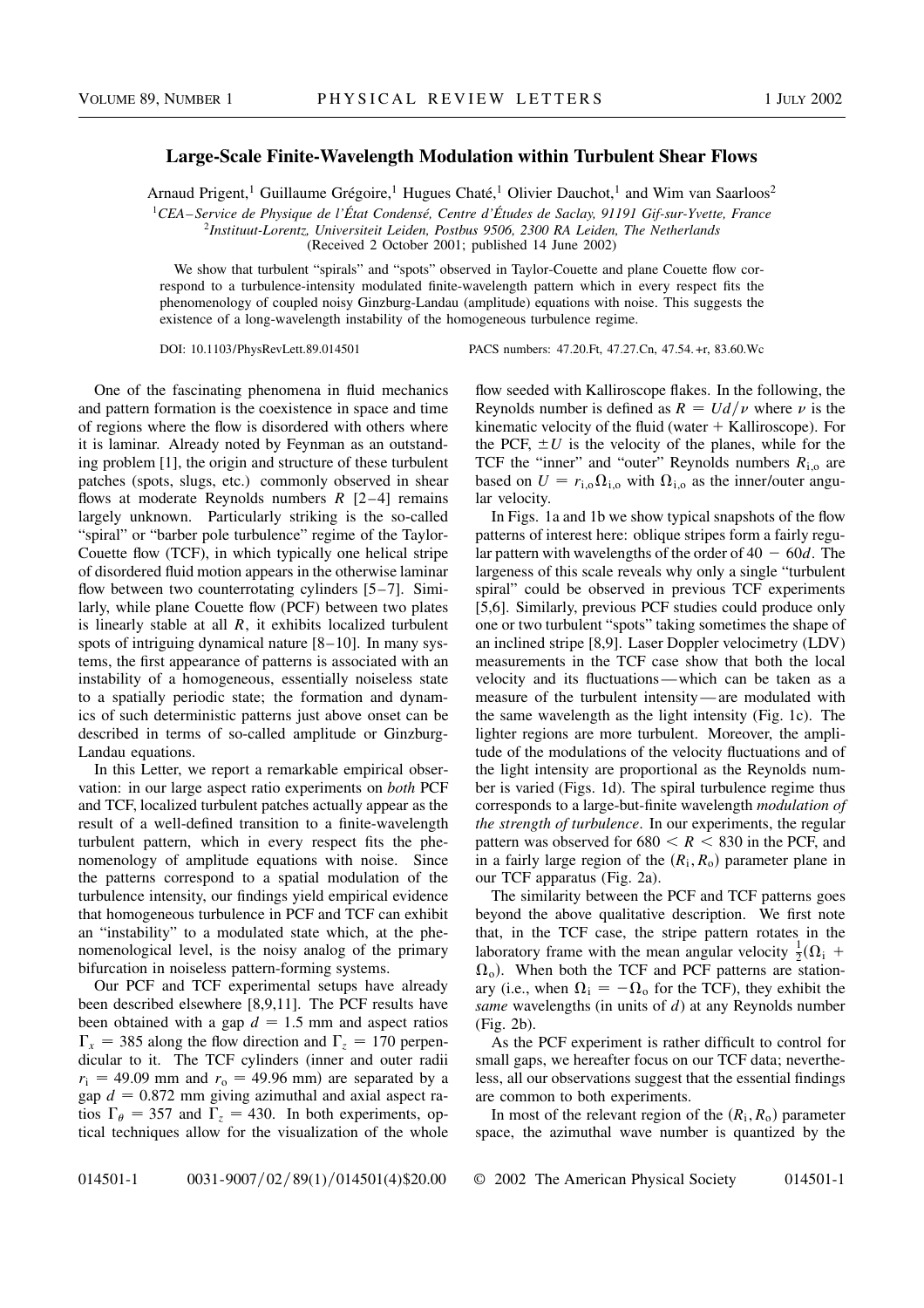

FIG. 1. Snapshots of the PCF  $[(a) \ R = 716]$  and TCF  $[(b)$  $R_i = 703$ ,  $R_0 = -699$ . The flow is in the horizontal direction in both cases. (b) The two vertical lines are due to the optical system. (c) Local axial velocity time series  $v(t)$  (in m/s, time in s) measured at midgap and midheight with LDV in the TCF for  $d = 1.85$  mm,  $R_i = 670$ , and  $R_o = -850$ . Top: raw signal; middle: running average of  $v(t)$  over windows of 0.4 s; bottom: rms of previous average. The dotted lines indicate that the fluctuations are smallest where the average velocity increases through zero. (d)  $\Delta v_{\rm rms}$ , amplitude of the modulation of the rms of  $v(t)$  [calculated as in (c)], vs  $\Delta I$ , amplitude of the modulation of the light intensity I for various  $R_i$  between 640 and 730 [other parameters as in (c)].

system circumference and hence constant: we observe six stripes. In view of this, it is sufficient to record only the light intensity  $I$  as a function of the  $z$  coordinate along a line parallel to the axis of the cylinder. If we keep  $R_0$ fixed and decrease  $R_i$  the modulation amplitude of the light intensity and concomitantly the modulation ampli-



FIG. 2. (a) Phase diagram of our TCF experiment; (b) wavelength of the pattern in the transversal/axial direction as a function of  $\overline{R}$  for PCF and TCF (in units of the gap d). For the TCF,  $R_i = -\eta R_o$  and  $R = R_i/(\dot{1} + \eta)$ .

tude of the velocity fluctuations grow in a continuous fashion reminiscent of a supercritical bifurcation upon crossing the transition from the fully turbulent regime at the top of Fig. 2a to the intermittent regime (we quantify this below in Fig. 4). Regular patterns such as those shown in Fig. 1 break the  $z \rightarrow -z$  parity symmetry. They are often reached after a transient during which " $+z$ " and " $-z$ " domains, separated by wandering domain walls or fronts, compete (Fig. 3a). However, near the instability threshold (at high  $R_i$ ), domains of both types fluctuate and new ones get spontaneously "nucleated" (Fig. 3b). These observations lead us to analyze the emergence of modulated turbulence stripes within the usual framework of amplitude equations by writing  $I(z, t)$  in terms of two slowly varying complex fields  $A^+$  and  $A^-$  [12]:

$$
I(z,t) = A^{+}(z,t) \exp[i(k_0 z - \omega_0 t)] + A^{-}(z,t) \exp[i(-k_0 z - \omega_0 t)] + \text{c.c.},
$$

where  $k_0$  and  $\omega_0$  are the basic scales of the pattern. Standard demodulation techniques [13] applied to our experimental data then yield the amplitudes.

We now proceed to a detailed analysis of our  $I(z, t)$  TCF data. All results presented below are for an outer Reynolds number  $R_0 = -1200$  and varying  $R_i$ . Similar conclusions were reached at different  $R_0$  values.

First we record the variation of  $\mathcal{A} = \langle |A^+| + |A^-| \rangle$ , the mean modulus of the amplitude(s), with the Reynolds number. Figure 4a shows that  $\mathcal{A}^2 \propto (R_c - R_i)$  over some range; this is the scaling for the pattern amplitude that one normally finds for a stationary pattern just above the onset of instability, but do note that the linear law here breaks down close to  $R_c$ : For  $R_i$  larger than some value  $R_{\text{nucl}} \simeq$ 750, new domains constantly "nucleate" (Fig. 3b). This feature, which inhibits a meaningful measure of the amplitudes, is a direct consequence of the fact that we probe a transition in a strongly fluctuating (turbulent) regime. This motivates us to model the transition to modulated turbulence by the usual coupled amplitude equations that



FIG. 3. Space-time diagram of  $I(z)$  in the TCF at  $R_0 = -850$ . Time is running upward for 40 s, the full z domain  $(37.5 \text{ cm})$ is shown horizontally. (a)  $R_i = 740$ : transient domain competition. (b)  $R_i = 775$ : regime with incessant "nucleation" of domains.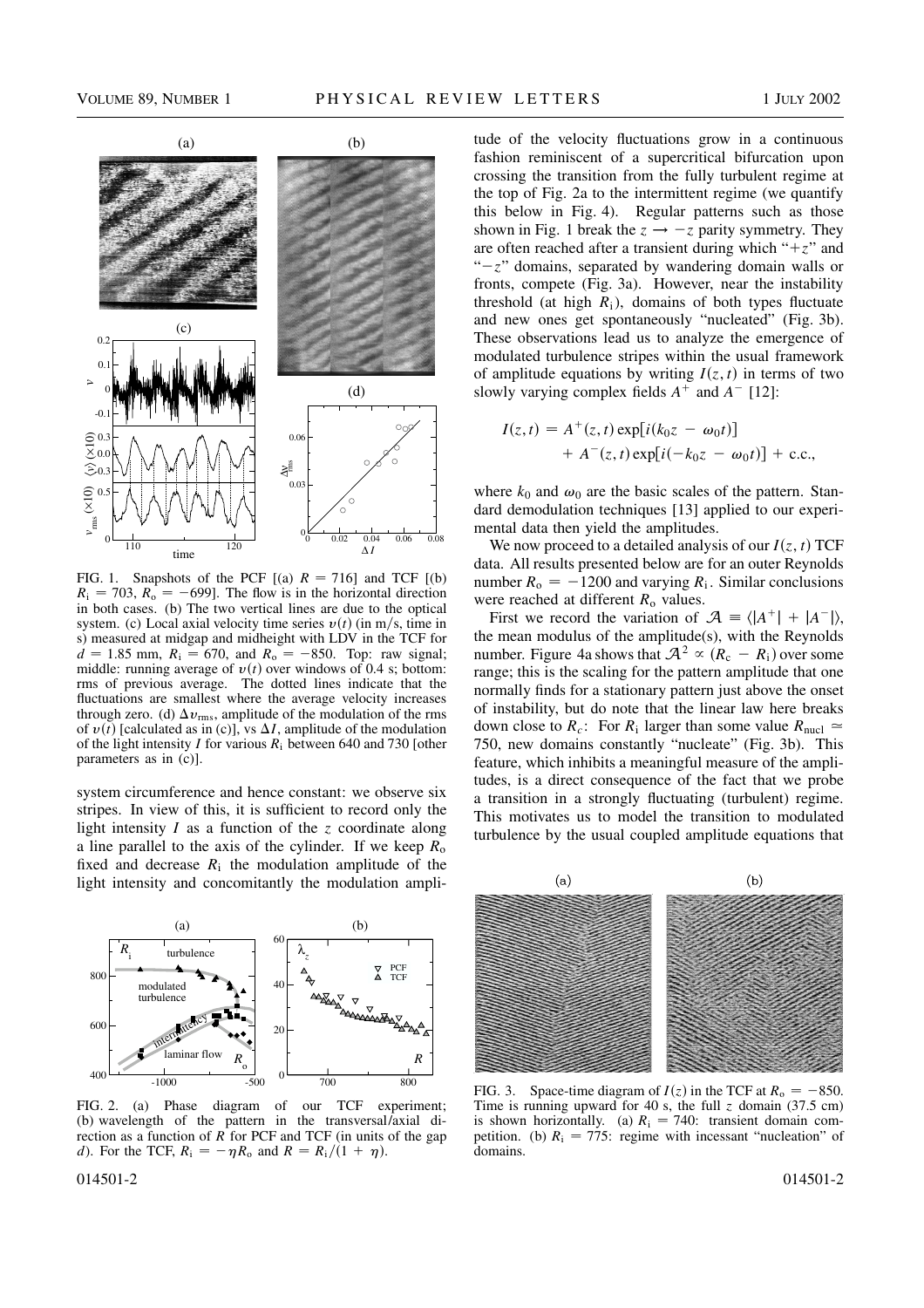

FIG. 4. Analysis of the amplitude A of TCF data at  $R_0$  = -1200. (a) Open triangles:  $\hat{A}^2 = \langle |A| \rangle^2$  vs  $R_i$  measured from space-time regions containing various  $+$  and  $-$  domains. This variation is linear for  $R_i$  less than  $R_{\text{nucl}}$ , the value beyond which spontaneous "nucleation" of  $+$  and  $-$  domains is observed. Filled triangles:  $|A|(k_0)$  vs  $R_i$  determined from analysis of monodomain regions. The linear fit yields the critical threshold  $R_c = 857 \pm 5$ . (b) |A| as a function of wave number  $k = \partial_z \phi$  for  $R_i = 640$  from the demodulation of data from a monodomain region. The line is a parabolic fit. (c)  $(\xi_0^{\text{eff}})^2/g_3$ as a function of  $R_i$ , as extracted from the curvature of parabolic fits like in (b).

described the emergence and dynamics of patterns just above onset in deterministic systems, but with an additive noise term included to model the fluctuations:

$$
\tau_0 \partial_t A^{\pm} = [\varepsilon + \xi_0^2 \partial_z^2 - g_3 |A^{\pm}|^2 - g_2 |A^{\mp}|^2] A^{\pm} + \alpha \eta^{\pm}(z, t).
$$
 (1)

Similar amplitude equations with noise have, e.g., been used for liquid crystals [14]. Here  $\tau_0$  and  $\xi_0$  are the characteristic time and space scales of the modulations of the amplitudes,  $\varepsilon = (R_c - R_i)/R_c$  is the reduced threshold,  $\alpha$  is the noise strength, and  $\eta^{\pm}(z,t)$  is a deltacorrelated white noise. Without noise, the above equations are the standard real Ginzburg-Landau equations for two coupled, symmetric, stationary patterns. The basic  $+$ and  $-$  stripe patterns are taken to be stationary because extensive analysis of the data on both PCF and TCF [15] shows that they do not move in the frame in which the mean flow vanishes. Apart from parameters like  $\tau_0$  and  $\xi_0$  which set the scales, the coupled amplitude equations contain essentially two nontrivial parameters. The ratio  $g_2/g_3$  determines the relative suppression of one type of pattern by the other: if  $g_2/g_3 > 1$  the dynamics drives the systems to states with domains where only one of the amplitudes is nonvanishing [12]. Our empirical experimental observation that we have either  $+$  or  $-$  domains

therefore requires us to take  $g_2/g_3 > 1$  [12]. As we shall see, the value 1.2 gives a reasonable and self-consistent description of the dynamical behavior we observe.

The effective noise strength in our simulations of (1) is determined as follows. In the noiseless case ( $\alpha = 0$ ), the amplitudes in (1) always scale as  $|A|^2 \propto \varepsilon$ . With noise, the noise-averaged amplitudes in our simulations do exhibit this scaling for large enough  $\varepsilon$ , as one would expect, but this linear law breaks down near threshold. For small  $\varepsilon$ , domain "nucleation" fluctuations become important, just as we see in our experiments [Figs. 3b and 4a]. The crossover value  $R_{\text{nucl}}$  depends on the noise strength  $\alpha$ [16]. We determine  $\alpha$  by the requirement that it yields the same  $\varepsilon$  value for the onset of spontaneous nucleation of domains as in the experiment. This gives  $\alpha \approx 3 \times 10^{-3}$ [17] in dimensionless units obtained by writing  $\zeta$  and  $t$  in the amplitude equations in units of  $\xi_0$  and  $\tau_0$ .

We now extract the length and time scales  $\xi_0$  and  $\tau_0$ in Eqs. (1) from our experimental data. For deterministic pattern-forming systems, this can be done straightforwardly from the temporal growth of the amplitude and the dependence of  $A^{\pm}(k)$  on wave number k within sufficiently large domains, but for our case this has to be done in parallel with numerical simulations, as the fluctuations renormalize the parameters. Thus the "bare" parameters  $\xi_0$  and  $\tau_0$  entering Eq. (1) are renormalized to effective length and time scales  $\xi_0^{\text{eff}}$  and  $\tau_0^{\text{eff}}$  which capture the behavior of simulations and experiments in the fitting procedure described below.

For each set of parameter values in the range where no nucleation of opposite-amplitude domains is observed, several (typically four) single-domain space-time regions are selected and the data are demodulated [13]. The variation of the local modulus  $|A|$  and phase gradient  $\partial_z \phi$  with the local wave number  $k = \partial_z \phi$  is then calculated from all points in each of these space-time domains. The parabolic shape of  $|A(k)|^2$  (Fig. 4b) is characteristic of Ginzburg-Landau equations such as Eqs. (1): without noise, the amplitude of (near) periodic patterns obeys  $|A^{\pm}|^2 = \left[\varepsilon - \xi_0^2 (k - k_0)^2\right] / g_3$ , and we checked numerically that the parabolic shape of  $\langle |A(k)|^2 \rangle$  is preserved in the noisy equations. Hence a parabolic fit yields estimates of  $\varepsilon/g_3 = \max_k |A|^2$ ,  $\xi_0^2/g_3$ , and  $k_0$ . We find that coefficient  $g_3$  is only slightly renormalized by the noise, whereas  $\xi_0^{\text{eff}}$  can be much smaller than its bare value.

Repeating the above data treatment at various  $R_i$  values in the region of interest, we find the expected linear dependence of  $\max_k |A|^2 = \varepsilon/g_3$  on  $R_i$  (Fig. 4a). In fact, this provides another way of determining the threshold  $R_c$ , as well as a precise estimate of the (effective) nonlinear coefficient  $g_3 = 156 \pm 20$ . The same series of data also reveals a variation of  $(\xi_0^{\text{eff}})^2/g_3$  with  $\varepsilon$  (Fig. 4c). As  $g_3$  is constant and not significantly renormalized by the noise, it is the effective coherence length  $\xi_0^{\text{eff}}$  which decreases with  $\varepsilon$ . Numerical simulations of Eqs. (1) reveal that in the presence of noise the effective coherence length  $\xi_0^{\text{eff}}$ does vary precisely like in the experiments (Fig. 5a). This